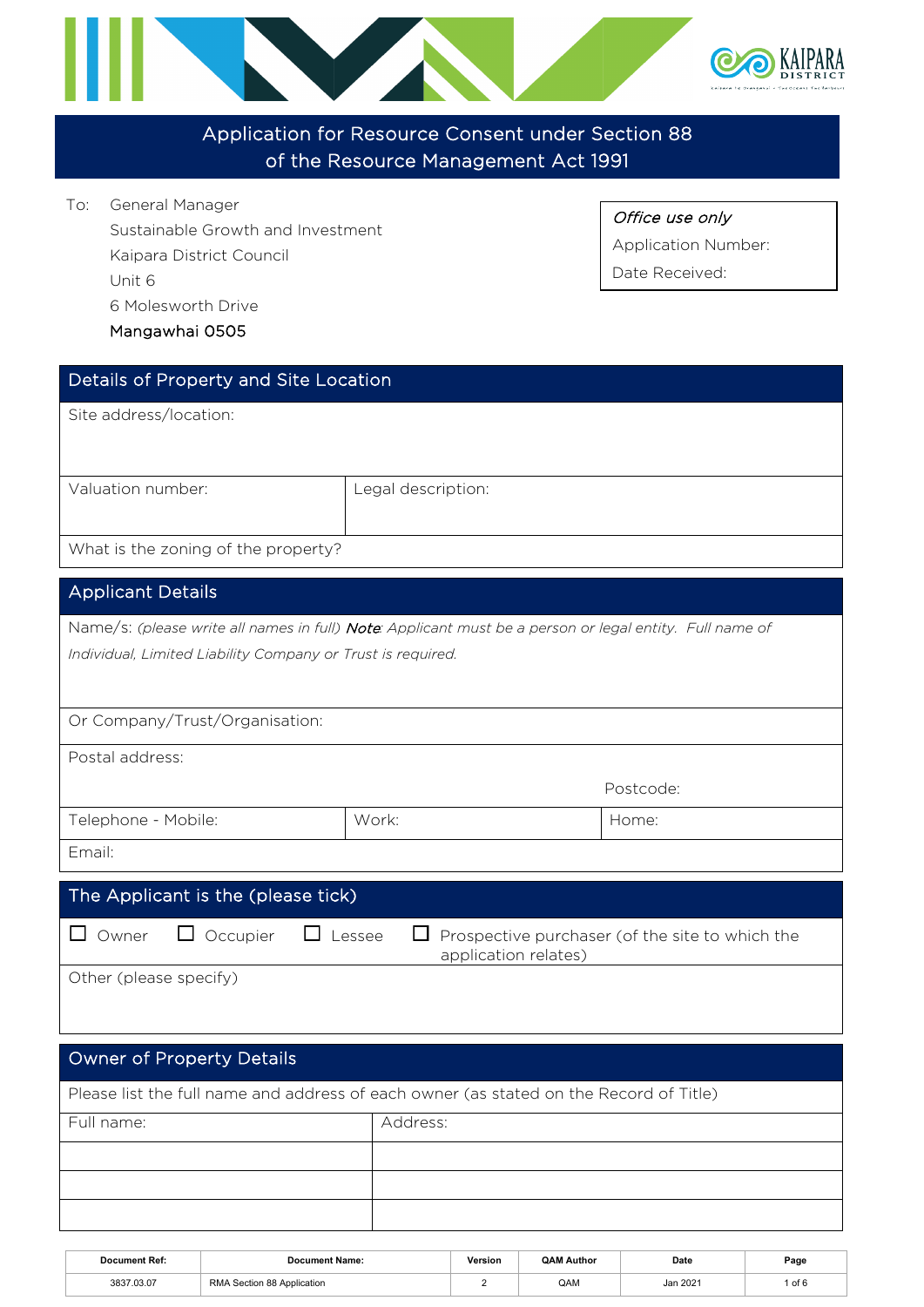

# Address for Correspondence/Agent Details

| Name and address for service and correspondence (if you are using an Agent write their details |         |  |  |  |  |  |
|------------------------------------------------------------------------------------------------|---------|--|--|--|--|--|
| here)                                                                                          |         |  |  |  |  |  |
| Name/s: (please write all names in full)                                                       |         |  |  |  |  |  |
| Postal address:                                                                                |         |  |  |  |  |  |
| Postcode:                                                                                      |         |  |  |  |  |  |
| Telephone number (Day):                                                                        | Mobile: |  |  |  |  |  |
| Email:                                                                                         |         |  |  |  |  |  |

| Address for Billing (refer to Application Fees notes) |         |  |  |  |  |
|-------------------------------------------------------|---------|--|--|--|--|
| Name and address for invoicing                        |         |  |  |  |  |
| Name/s: (please write all names in full)              |         |  |  |  |  |
|                                                       |         |  |  |  |  |
| Postal address:                                       |         |  |  |  |  |
| Postcode:                                             |         |  |  |  |  |
| Telephone number (Day):                               | Mobile: |  |  |  |  |
| Email:                                                |         |  |  |  |  |

# General Application Details

| I hereby apply to Kaipara District Council for: |                            |                            |                                               |                          |         |                   |                                                                                                          |            |
|-------------------------------------------------|----------------------------|----------------------------|-----------------------------------------------|--------------------------|---------|-------------------|----------------------------------------------------------------------------------------------------------|------------|
|                                                 | Land Use Consent           |                            | Subdivision/Land Use*<br>Subdivision Consent* |                          |         |                   |                                                                                                          |            |
|                                                 | Overall activity status:   |                            |                                               |                          |         |                   |                                                                                                          |            |
|                                                 | <b>Controlled Activity</b> |                            |                                               | Restricted Discretionary |         |                   | Discretionary Activity                                                                                   |            |
|                                                 | Non-complying              |                            |                                               |                          |         |                   |                                                                                                          |            |
|                                                 |                            |                            |                                               |                          |         |                   | Please enter a brief description of the proposal here including Kaipara District Plan rules that will be |            |
|                                                 | breached by your activity. |                            |                                               |                          |         |                   |                                                                                                          |            |
|                                                 |                            |                            |                                               |                          |         |                   |                                                                                                          |            |
|                                                 |                            |                            |                                               |                          |         |                   |                                                                                                          |            |
|                                                 |                            |                            |                                               |                          |         |                   |                                                                                                          |            |
|                                                 |                            |                            |                                               |                          |         |                   |                                                                                                          |            |
|                                                 |                            |                            |                                               |                          |         |                   |                                                                                                          |            |
|                                                 |                            |                            |                                               |                          |         |                   |                                                                                                          |            |
|                                                 |                            |                            |                                               |                          |         |                   |                                                                                                          |            |
|                                                 |                            |                            |                                               |                          |         |                   |                                                                                                          |            |
|                                                 | <b>Document Ref:</b>       |                            | <b>Document Name:</b>                         |                          | Version | <b>QAM Author</b> | Date                                                                                                     | Page       |
|                                                 | 3837.03.18                 | RMA Section 88 Application |                                               |                          | 3       | QAM               | Jan 2021                                                                                                 | $2$ of $6$ |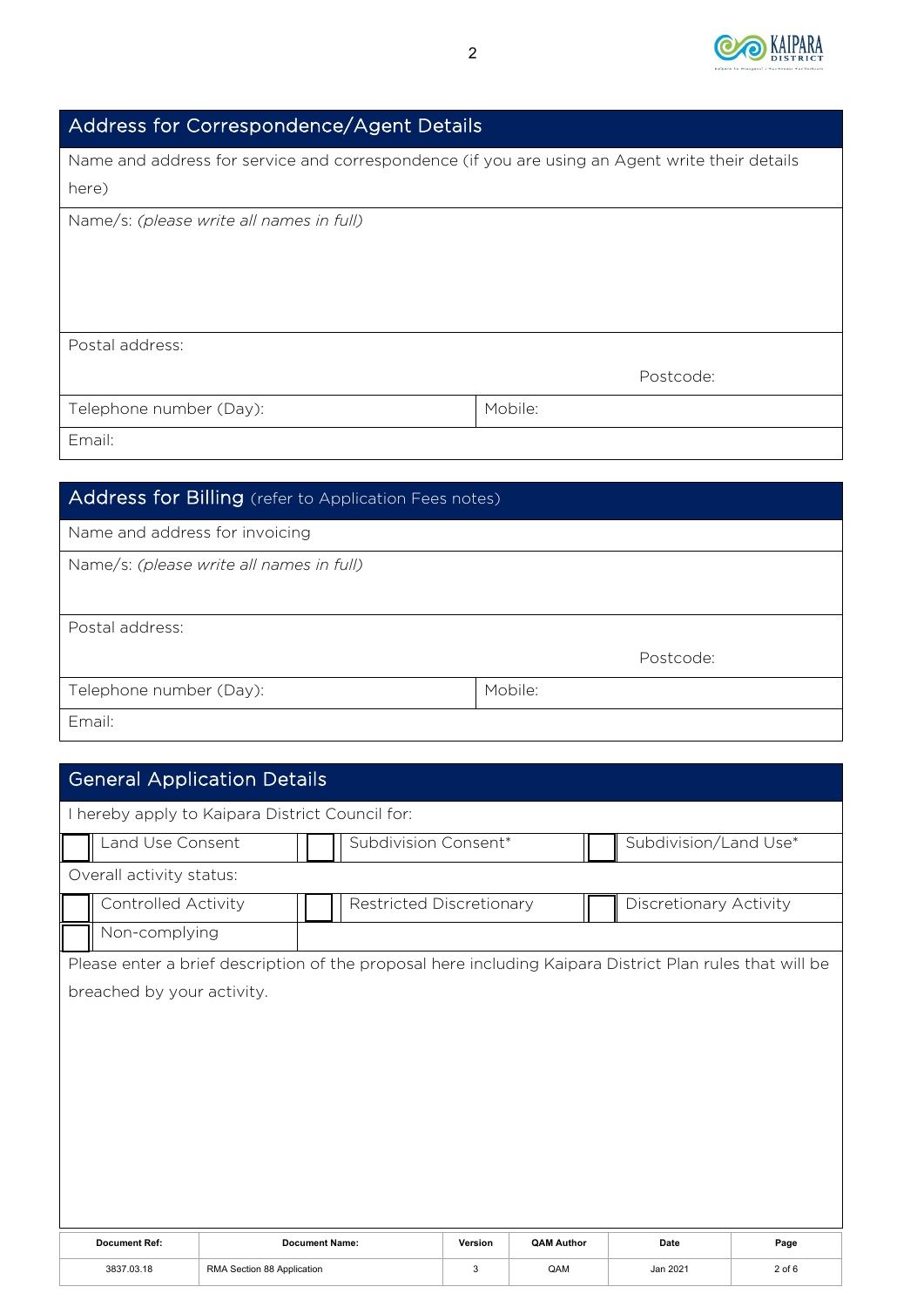

# \*Subdivision only

| Sufficient firefighting water supply for residential dwellings:                                                                                                                                                                                                                                                                                                                                                                                                                                                                                                                                                                                                                                                                                                                                                                                                                             |
|---------------------------------------------------------------------------------------------------------------------------------------------------------------------------------------------------------------------------------------------------------------------------------------------------------------------------------------------------------------------------------------------------------------------------------------------------------------------------------------------------------------------------------------------------------------------------------------------------------------------------------------------------------------------------------------------------------------------------------------------------------------------------------------------------------------------------------------------------------------------------------------------|
| Note: As per Advice Note 8 contained in the Kaipara District Plan, an example of what will be considered as<br>sufficient firefighting water supply for a single residential dwelling enabled by a subdivision will generally include<br>10,000 litres of water from sources that are within 90 metres of the identified building platform on the lot;<br>existing, or likely to be available at the time of development of the lot; accessible and available all year-round;<br>and may be comprised of water tanks, permanent natural water bodies, dams, or swimming pools (whether<br>located on or off the lot).                                                                                                                                                                                                                                                                       |
| Total volume of firefighting water per lot ___________<br>litres.                                                                                                                                                                                                                                                                                                                                                                                                                                                                                                                                                                                                                                                                                                                                                                                                                           |
| Water supply is: $\Box$ Existing<br>$\Box$ Proposed to be provided at time of development of the lot/s                                                                                                                                                                                                                                                                                                                                                                                                                                                                                                                                                                                                                                                                                                                                                                                      |
| Source of water supply: $\Box$ Individual tank<br>Communal supply<br>Open water                                                                                                                                                                                                                                                                                                                                                                                                                                                                                                                                                                                                                                                                                                                                                                                                             |
| Description:                                                                                                                                                                                                                                                                                                                                                                                                                                                                                                                                                                                                                                                                                                                                                                                                                                                                                |
| Is/will firefighting water be within 90 metres of all identified building sites: $\Box$ Yes<br>$\Box$ No                                                                                                                                                                                                                                                                                                                                                                                                                                                                                                                                                                                                                                                                                                                                                                                    |
| If No, you will need to undertake an assessment of the sufficiency of firefighting water supply as part<br>of your Assessment of Environmental Effects (AEE). It may be beneficial to refer to the document<br>entitled 'Subdivision and Fire Risk'. This document is designed to assist you in considering the<br>potential fire risk associated with your subdivision proposal.<br>Note: Please show tank or open water source locations, volume and methodology for access on the<br>proposed scheme plan/s. Designated tank supply or open water must be within 90 metres of all<br>identified building sites - not a radius but taking into consideration travel distances via streets and<br>right-of-ways etcetera. Distance measurement is usually taken to the property entrance, provided the<br>distance from the entrance to the identified building site is 20 metres or less. |
| Please demonstrate/comment how the firefighting water will be accessible and available all year<br>round:                                                                                                                                                                                                                                                                                                                                                                                                                                                                                                                                                                                                                                                                                                                                                                                   |
| Note: For open water the minimum water depth must be 1 metre within 2 metres of the working<br>(hardstand) area at all times of the year.                                                                                                                                                                                                                                                                                                                                                                                                                                                                                                                                                                                                                                                                                                                                                   |
| Note: Please note that a consent notice condition may be imposed on the new lots/s requiring the<br>water to be accessible and available all year round for firefighting purposes.                                                                                                                                                                                                                                                                                                                                                                                                                                                                                                                                                                                                                                                                                                          |
| If considering using a neighbouring property a signed written agreement should be obtained from the<br>other party and be included with the application.                                                                                                                                                                                                                                                                                                                                                                                                                                                                                                                                                                                                                                                                                                                                    |

| <b>Document Ref:</b> | <b>Document Name:</b>      | Version | <b>QAM Author</b> | Date     | Page       |
|----------------------|----------------------------|---------|-------------------|----------|------------|
| 3837.03.18           | RMA Section 88 Application |         | QAM               | Jan 2021 | $3$ of $6$ |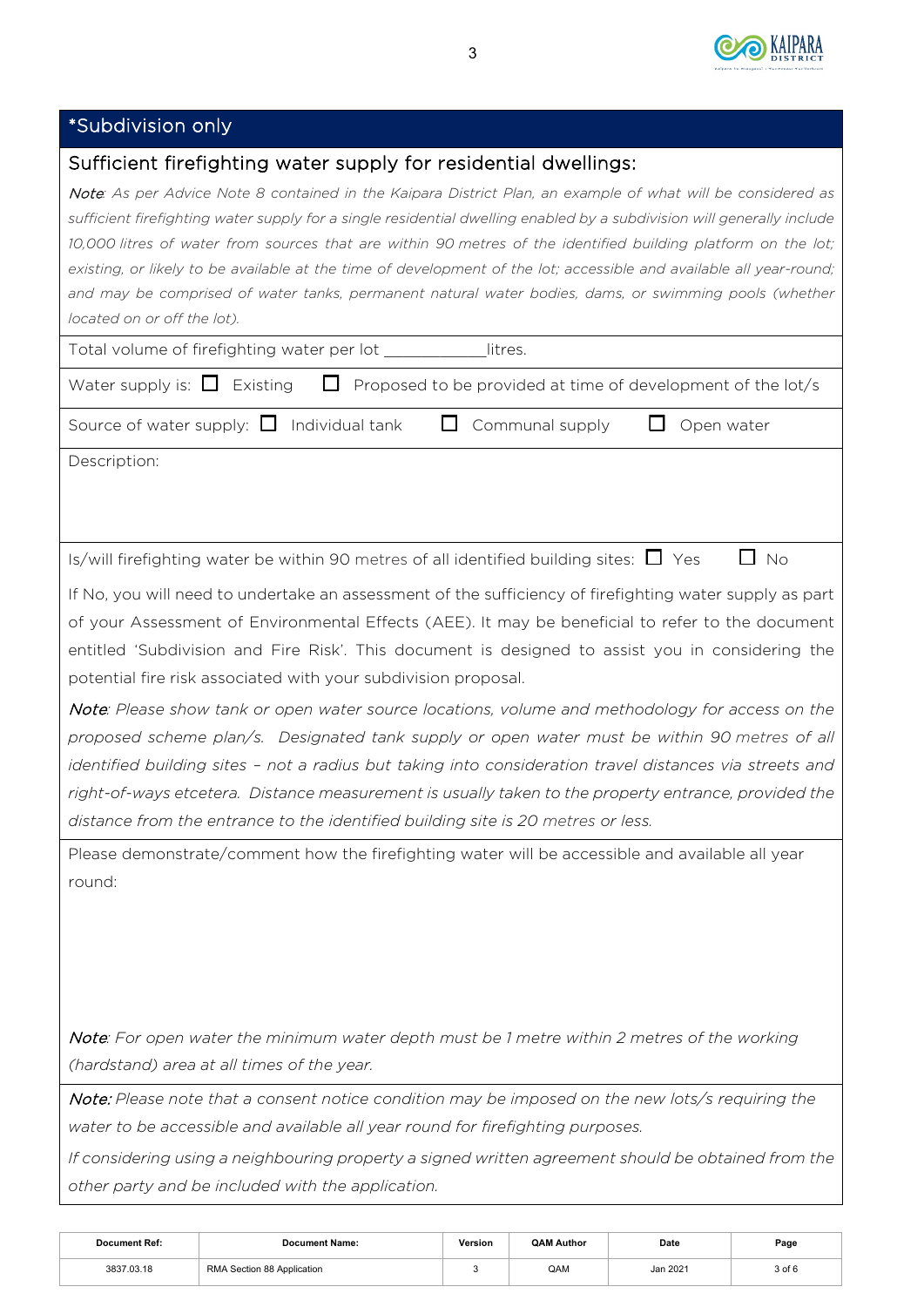

|                                                                                                | Sufficient firefighting water supply for non-residential land use:                                     |              |                   |                                 |           |  |
|------------------------------------------------------------------------------------------------|--------------------------------------------------------------------------------------------------------|--------------|-------------------|---------------------------------|-----------|--|
| Do you wish to have the option of using the new lot/s for non-residential land use (e.g. rural |                                                                                                        |              |                   |                                 |           |  |
| production, commercial or industrial etcetera)? $\Box$ Yes (if Yes, please continue) $\Box$ No |                                                                                                        |              |                   |                                 |           |  |
|                                                                                                | Description of proposed firefighting water supply:                                                     |              |                   |                                 |           |  |
|                                                                                                |                                                                                                        |              |                   |                                 |           |  |
|                                                                                                |                                                                                                        |              |                   |                                 |           |  |
|                                                                                                |                                                                                                        |              |                   |                                 |           |  |
|                                                                                                | Please also undertake an assessment of the sufficiency of firefighting water supply as part of your    |              |                   |                                 |           |  |
|                                                                                                | Assessment of Environmental Effects (AEE). It may be beneficial to refer to the document entitled      |              |                   |                                 |           |  |
|                                                                                                | 'Subdivision and Fire Risk'. This document is designed to assist you in considering the potential fire |              |                   |                                 |           |  |
|                                                                                                | risk associated with your subdivision proposal.                                                        |              |                   |                                 |           |  |
| This application also includes                                                                 |                                                                                                        |              |                   |                                 |           |  |
|                                                                                                | Formation of a right-of-way (s348 LGA)                                                                 |              |                   | Easement cancellation (s243)    |           |  |
| (s221)                                                                                         | Variation or cancellation of a consent notice                                                          |              | (s240)(s241)      | Amalgamation covenant/condition |           |  |
| Other (please specify)                                                                         |                                                                                                        |              |                   |                                 |           |  |
|                                                                                                |                                                                                                        |              |                   |                                 |           |  |
|                                                                                                |                                                                                                        |              |                   |                                 |           |  |
|                                                                                                |                                                                                                        |              |                   |                                 |           |  |
|                                                                                                |                                                                                                        |              |                   |                                 |           |  |
|                                                                                                |                                                                                                        |              |                   |                                 |           |  |
| <b>Other Resource Consents</b>                                                                 |                                                                                                        |              |                   |                                 |           |  |
|                                                                                                | Are there any additional resource consents required for this proposal but not being applied for        |              |                   |                                 |           |  |
| under this application?                                                                        |                                                                                                        |              |                   |                                 |           |  |
| Regional Council                                                                               | $\mathsf{L}$<br>Yes                                                                                    | $\mathsf{L}$ |                   | No (please provide details)     |           |  |
| National Environmental Standards                                                               | Yes                                                                                                    |              |                   | No (please provide details)     |           |  |
|                                                                                                |                                                                                                        |              |                   |                                 |           |  |
|                                                                                                |                                                                                                        |              |                   |                                 |           |  |
|                                                                                                |                                                                                                        |              |                   |                                 |           |  |
| <b>Other Consents/Permissions</b>                                                              |                                                                                                        |              |                   |                                 |           |  |
|                                                                                                | Are there any additional consents or permissions required for this proposal?                           |              |                   | Yes                             | <b>No</b> |  |
|                                                                                                | (please quote reference numbers if known)                                                              |              |                   |                                 |           |  |
|                                                                                                |                                                                                                        |              |                   |                                 |           |  |
|                                                                                                |                                                                                                        |              |                   |                                 |           |  |
|                                                                                                |                                                                                                        |              |                   |                                 |           |  |
| <b>Document Ref:</b>                                                                           | <b>Document Name:</b>                                                                                  | Version      | <b>QAM Author</b> | Date                            | Page      |  |
| 3837.03.18                                                                                     | RMA Section 88 Application                                                                             | 3            | QAM               | Jan 2021                        | 4 of 6    |  |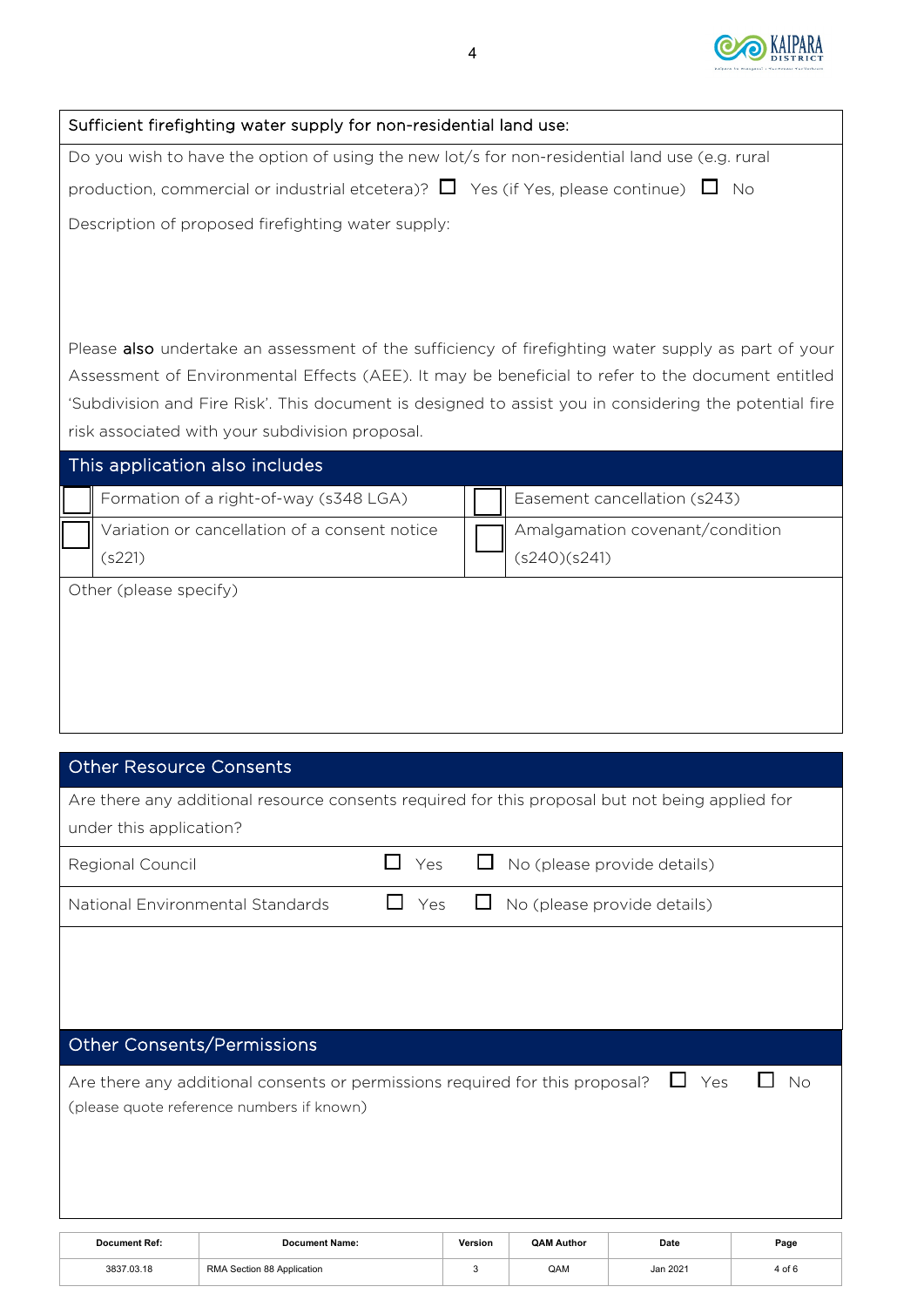

| <b>Site Visit Requirements</b>                                                 |     |  |
|--------------------------------------------------------------------------------|-----|--|
| Is there a locked gate or security system restricting access by Council staff? | Yes |  |
| Is there a dog on the property?                                                |     |  |
|                                                                                |     |  |

## Draft Conditions

I wish to see draft conditions for my comment before consent is granted and I agree to an extension of timeframes under section 37 of the Resource Management Act 1991 to allow this to occur.  $\Box$  Yes  $\Box$  No

| <b>Application Checklist</b>                                                                                                 |                                                                                                                              |
|------------------------------------------------------------------------------------------------------------------------------|------------------------------------------------------------------------------------------------------------------------------|
| For Subdivisions/Earthworks                                                                                                  | For all Other Resource Consents                                                                                              |
| Completed Application Form                                                                                                   | <b>Completed Application Form</b>                                                                                            |
| One digital copy                                                                                                             | One digital copy                                                                                                             |
| Record of Title (full current copy, should<br>be not more than 3 months old) plus any<br>Consent Notices and/or Encumbrances | Record of Title (full current copy, should be<br>not more than 3 months old) plus any<br>Consent Notices and/or Encumbrances |
| Assessment of Environmental Effects                                                                                          | Assessment of Environmental Effects                                                                                          |
| Written Approval/s obtained or record of<br>consultation undertaken<br>Reports from technical experts (if                    | Written Approval/s obtained or record of<br>consultation undertaken                                                          |
| required) e.g. engineering report,<br>ecological report                                                                      | Reports from technical experts (if required)<br>e.g. engineering report, ecological report                                   |
| Scaled plans and elevations                                                                                                  | Scaled plans and elevations                                                                                                  |
| Application fee (cheques should be made<br>payable to the Kaipara District Council)                                          | Application fee (cheques should be made<br>payable to the Kaipara District Council)                                          |
| Cultural Impact Assessment or Evidence of<br>Correspondence from Iwi                                                         |                                                                                                                              |
| Site Suitability/Geotechnical Report                                                                                         |                                                                                                                              |

| <b>Document Ref:</b> | <b>Document Name:</b>      | Version | <b>QAM Author</b> | Date     | Page   |
|----------------------|----------------------------|---------|-------------------|----------|--------|
| 3837.03.18           | RMA Section 88 Application |         | QAM               | Jan 2021 | 5 of 6 |